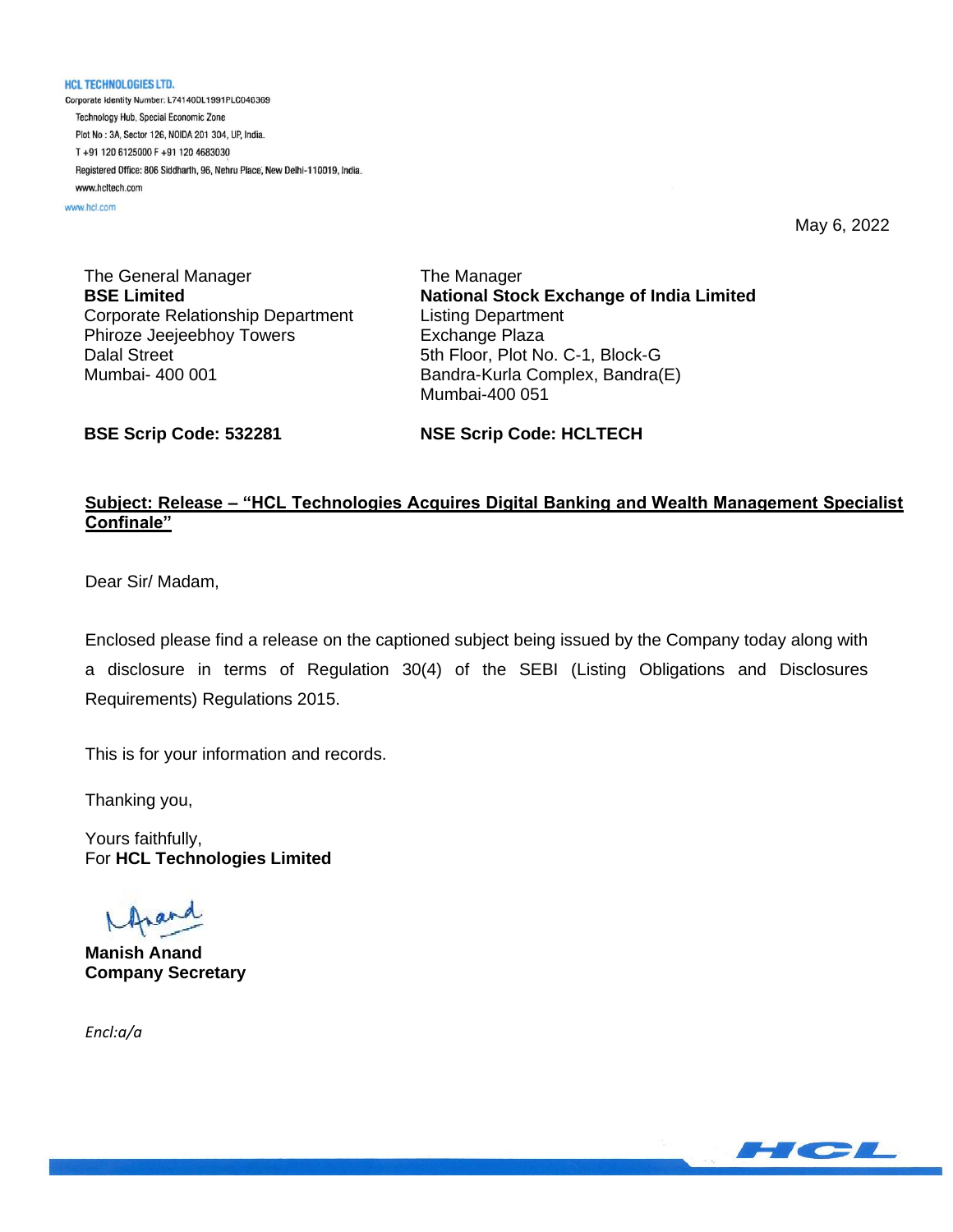

## **HCL Technologies to Acquire Digital Banking and Wealth Management Specialist Confinale**

**Zurich, Switzerland and Noida, India – May 6, 2022** – HCL Technologies UK Limited, a wholly owned subsidiary of HCL Technologies (HCL), a leading global technology company, has signed a definitive agreement for the acquisition of Confinale AG, a Switzerland-based digital banking and wealth management consulting specialist and Avaloq Premium Implementation Partner. Through this strategic acquisition, HCL will increase its footprint in the global wealth management market with emphasis on Avalog consulting, implementation and management capabilities.

Founded in 2012, Confinale focuses on IT consulting in key specialist areas in the banking and wealth management sector. Confinale has one of the largest independent pools of Avaloq-certified specialists in Europe and its in-house developed products and solutions accelerate the implementation of the Avaloq platform. Confinale is one of only four companies to be awarded the title of Avaloq Premium Implementation Partner. With offices in Switzerland including Zurich, Zug and Geneva; as well as Düsseldorf and London, Confinale works with a host of leading banks and wealth advisors.

The intellectual properties that are a part of this acquisition support HCL's strategy to create specialized vertical domain capabilities and positions the company as a leader in end-to-end implementation and lifecycle management of the Avaloq platform. This builds upon HCL's recently [expanded global partnership with](https://apc01.safelinks.protection.outlook.com/?url=https%3A%2F%2Fwww.hcltech.com%2Fpress-releases%2Fpress-releases-business%2Fhcl-technologies-expands-global-partnership-avaloq&data=05%7C01%7Ckanika.vats%40hcl.com%7C7a0a1cb80802414fd67108da2f7a19a8%7C189de737c93a4f5a8b686f4ca9941912%7C0%7C0%7C637874498704695233%7CUnknown%7CTWFpbGZsb3d8eyJWIjoiMC4wLjAwMDAiLCJQIjoiV2luMzIiLCJBTiI6Ik1haWwiLCJXVCI6Mn0%3D%7C3000%7C%7C%7C&sdata=hzKUzeOzuFQ2cYWpuI5g0yIFLQFsDYvkkuIPkQjR3sw%3D&reserved=0)  Avalog and its [acquisition of German IT consulting company gbs](https://apc01.safelinks.protection.outlook.com/?url=https%3A%2F%2Fwww.hcltech.com%2Fpress-releases%2Fpress-releases-business%2Fhcl-technologies-and-apobank-come-together-acquire-german-it&data=05%7C01%7Ckanika.vats%40hcl.com%7C7a0a1cb80802414fd67108da2f7a19a8%7C189de737c93a4f5a8b686f4ca9941912%7C0%7C0%7C637874498704695233%7CUnknown%7CTWFpbGZsb3d8eyJWIjoiMC4wLjAwMDAiLCJQIjoiV2luMzIiLCJBTiI6Ik1haWwiLCJXVCI6Mn0%3D%7C3000%7C%7C%7C&sdata=dszxuqRn5YgZOXfck2gqnGFQv6ulJVv3q%2BL8vA%2FwviY%3D&reserved=0) in association with apoBank in December 2021.

"Becoming part of HCL is an exciting new chapter for Confinale," said Roland Staub, CEO, Confinale. "We strongly believe in the need for banking expertise combined with software competence and HCL is the perfect fit for this. It is a truly global player with strong heritage in the financial services sector. HCL's reach will enable us to further our growth and at the same time expose our team to new learning and innovation opportunities."

"There is significant disruption taking place in global wealth management and this means an opportunity for technology-led innovation," said Rahul Singh, President of Financial Services and Digital Process Operations, HCL Technologies. "This acquisition significantly strengthens HCL's digital wealth and asset management capabilities and expands our presence in the heart of the global investment banking sector. We welcome the team from Confinale and look forward to continuing to drive digital banking innovation alongside Avaloq."

"At Avaloq we welcome the coming together of two of our key strategic partners," said Martin Greweldinger, Co-Chief Executive Officer, Avaloq. "Both HCL and Confinale have considerable domain knowledge in financial services and deep understanding of our technology. We see the combination as immensely beneficial as Confinale has strong implementation credentials, including being awarded as best implementation partner in 2020 and 2021. We believe that this coming together will help accelerate digital wealth transformation for our clients and in turn increase the pace of adoption of Avaloq's products and services globally."

The acquisition is subject to customary closing conditions, which is expected to be completed in due course.

#### **About HCL Technologies**

HCL Technologies (HCL) empowers global enterprises with technology for the next decade, today. HCL's Mode 1-2-3 strategy, based on its deep-domain industry expertise, customer-centricity and entrepreneurial culture of Ideapreneurship™, enables businesses to transform into next-gen enterprises.

HCL offers its services and products through three business units: IT and Business Services (ITBS), Engineering and R&D Services (ERS) and Products & Platforms (P&P). ITBS enables global enterprises to transform their businesses through offerings in the areas of applications, infrastructure, digital process operations and next generational digital transformation solutions. ERS offers engineering services and solutions in all aspects of product development and platform engineering. P&P provides modernized software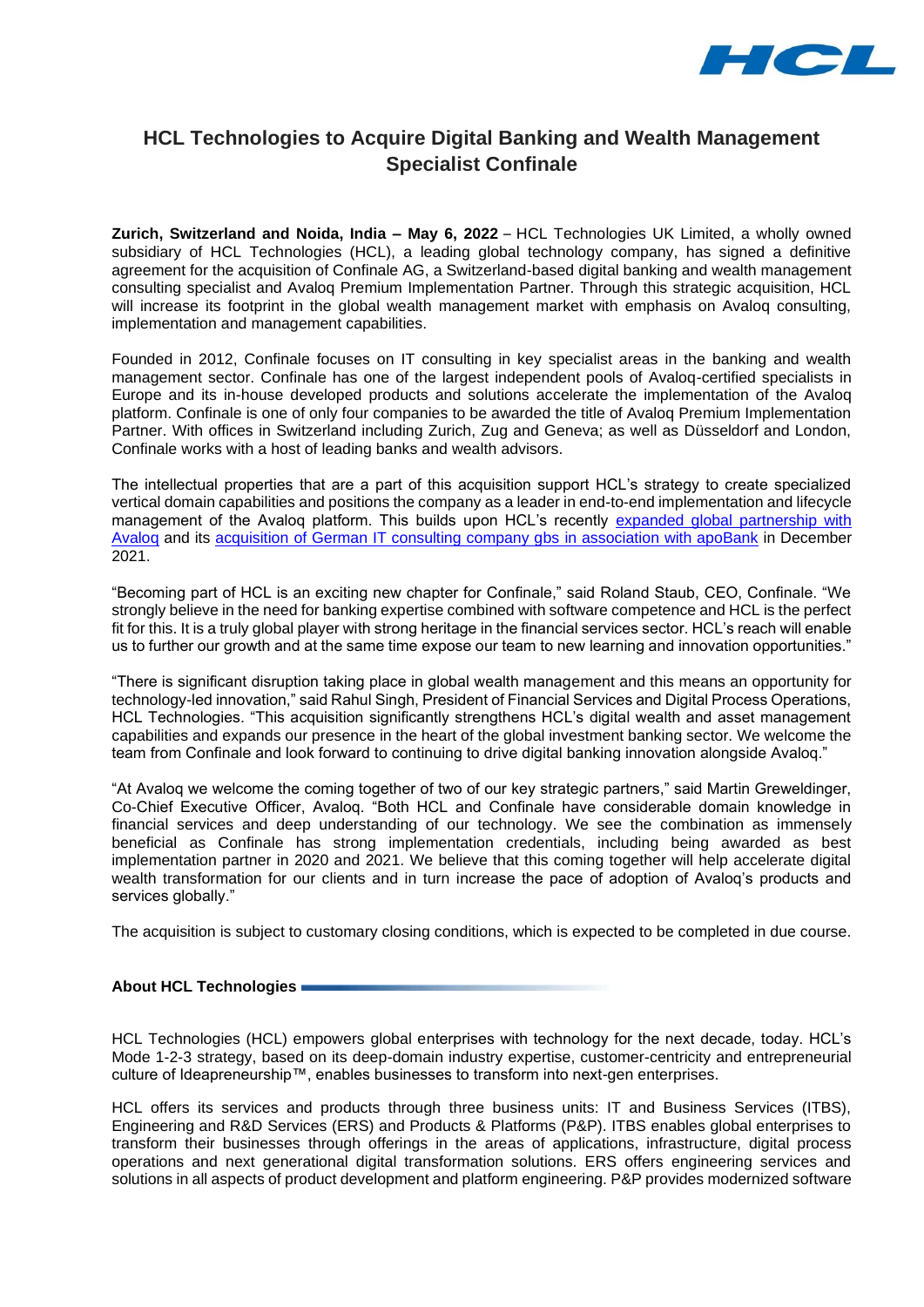

products to global clients for their technology and industry specific requirements. Through its cutting-edge coinnovation labs, global delivery capabilities and broad global network, HCL delivers holistic services in various industry verticals, categorized as Financial Services, Manufacturing, Technology & Services, Telecom & Media, Retail & CPG, Life Sciences & Healthcare and Public Services.

As a leading global technology company, HCL takes pride in its diversity, social responsibility, sustainability and education initiatives. For the 12 months ended March 31, 2022, HCL had consolidated revenue of US\$11.48 billion. Its nearly 209,000 ideapreneurs operate out of 52 countries.

For more information, visit [www.hcltech.com](http://www.hcltech.com/)

#### **Forward–looking Statement**

Certain statements in this release are forward-looking statements, which involve a number of risks, uncertainties, assumptions and other factors that could cause actual results to differ materially from those in such forward-looking statements. All statements, other than statements of historical fact are statements that could be deemed forward looking statements, including but not limited to the statements containing the words 'planned', 'expects', 'believes', 'strategy', 'opportunity', 'anticipates', 'hopes' or other similar words. The risks and uncertainties relating to these statements include, but are not limited to, risks and uncertainties regarding impact of pending regulatory proceedings, fluctuations in earnings, our ability to manage growth, intense competition in IT services, Business Process Outsourcing and consulting services including those factors which may affect our cost advantage, wage increases in India, customer acceptances of our services, products and fee structures, our ability to attract and retain highly skilled professionals, our ability to integrate acquired assets in a cost effective and timely manner, time and cost overruns on fixed-price, fixed-time frame contracts, client concentration, restrictions on immigration, our ability to manage our international operations, reduced demand for technology in our key focus areas, disruptions in telecommunication networks, our ability to successfully complete and integrate potential acquisitions, the success of our brand development efforts, liability for damages on our service contracts, the success of the companies / entities in which we have made strategic investments, withdrawal of governmental fiscal incentives, political instability, legal restrictions on raising capital or acquiring companies outside India, and unauthorized use of our intellectual property, other risks, uncertainties and general economic conditions affecting our industry. There can be no assurance that the forward-looking statements made herein will prove to be accurate, and issuance of such forward looking statements should not be regarded as a representation by the Company or any other person that the objective and plans of the Company will be achieved. All forward-looking statements made herein are based on information presently available to the management of the Company and the Company does not undertake to update any forward-looking statement that may be made from time to time by or on behalf of the Company.

#### **For further details, please contact:**

HCL Technologies

Meenakshi Benjwal, Americas [meenakshi.benjwal@hcl.com](mailto:meenakshi.benjwal@hcl.com) 

Elka Ghudial, EMEA [elka.ghudial@hcl.com](mailto:elka.ghudial@hcl.com)

Devneeta Pahuja, India and APAC [devneeta.p@hcl.com](mailto:devneeta.p@hcl.com)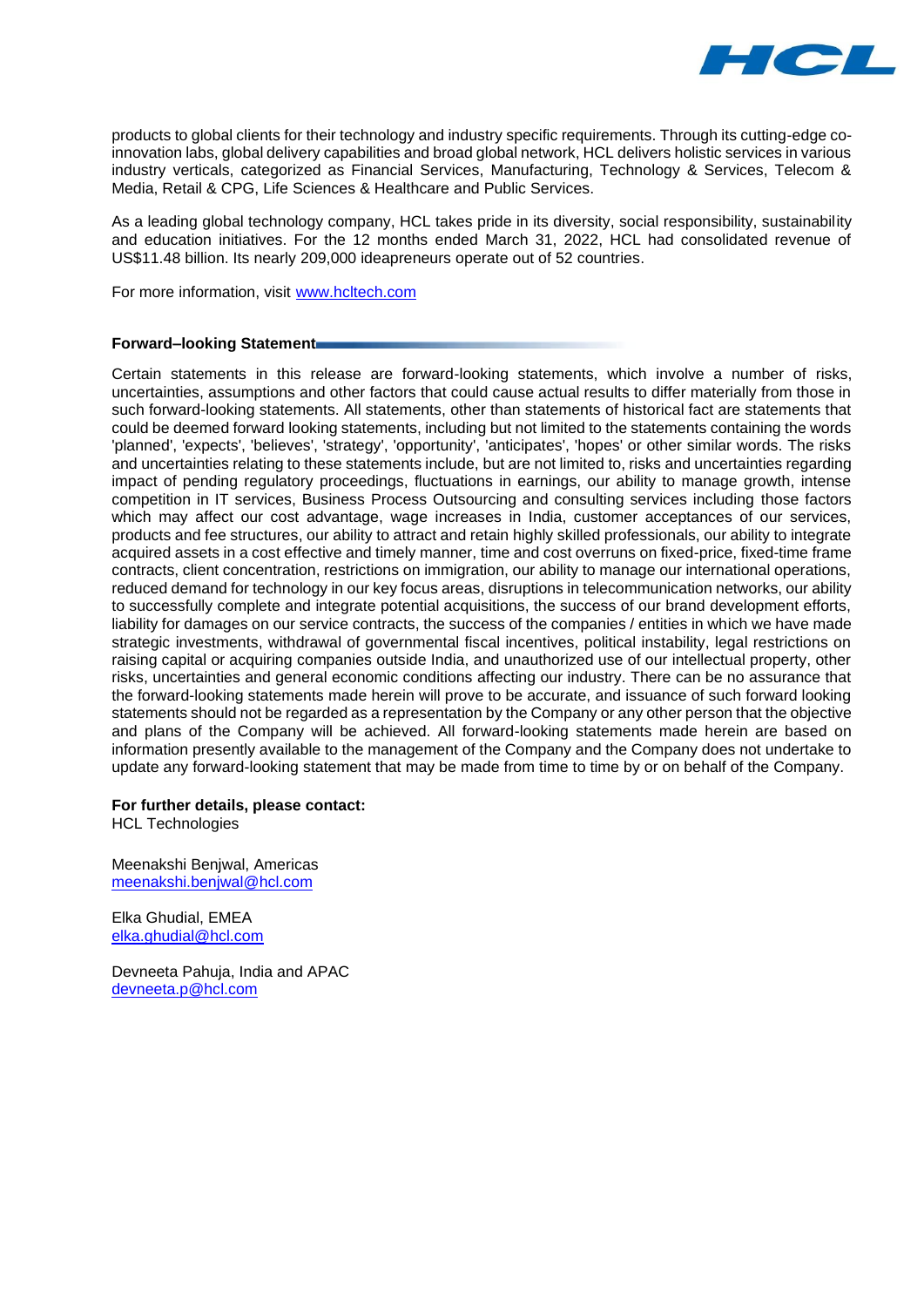# **Details of acquisition - as required under SEBI Regulations**

| $\mathbf{1}$   | Name of the target entity, details in brief<br>such as size, turnover etc.                                     | Confinale AG is a Swiss digital banking and<br>wealth management consulting company with 91<br>employees. Its primary business is implementing<br>wealth management solutions using Avaloq<br>platform and proprietary add-on products. They<br>are focused on technology services in certain<br>specialized areas in the banking sector.<br>The Turnover for the year ended December 31,<br>2021 was 17.5 Million CHF (Swiss Francs).                                                                                                                                             |
|----------------|----------------------------------------------------------------------------------------------------------------|------------------------------------------------------------------------------------------------------------------------------------------------------------------------------------------------------------------------------------------------------------------------------------------------------------------------------------------------------------------------------------------------------------------------------------------------------------------------------------------------------------------------------------------------------------------------------------|
| $\overline{2}$ | Whether the acquisition would fall within<br>related party transaction(s)?                                     | <b>No</b>                                                                                                                                                                                                                                                                                                                                                                                                                                                                                                                                                                          |
| 3              | Industry to which the entity<br>being<br>acquired belongs.                                                     | IT Services for BFSI sector                                                                                                                                                                                                                                                                                                                                                                                                                                                                                                                                                        |
| 4              | Objects and effects of acquisition                                                                             | HCL sees high potential of growth in IT services<br>for wealth management space and Avaloq is a<br>leading platform in digital wealth management<br>space.<br>Confinale AG with its products, accelerators and<br>one of the largest independent pools of Avaloq<br>certified specialists, will help HCL become a<br>leader in end-to-end implementation and lifecycle<br>management of the Avaloq Platform.<br>This<br>acquisition should allow HCL to gain market<br>share in a fast growing market in financial<br>services, digital wealth management technology<br>solutions. |
| 5              | Brief details of any Governmental or   None Required.<br>regulatory approvals required for the<br>acquisition. |                                                                                                                                                                                                                                                                                                                                                                                                                                                                                                                                                                                    |
| 6              | Indicative time period for completion of<br>the acquisition                                                    | Likely to be completed before July 1, 2022.                                                                                                                                                                                                                                                                                                                                                                                                                                                                                                                                        |
| $\overline{7}$ | Nature of consideration - whether cash<br>consideration or share swap and details<br>of the same.              | 100% Cash Consideration.                                                                                                                                                                                                                                                                                                                                                                                                                                                                                                                                                           |
| 8              | Cost of acquisition or the price at which<br>the shares are acquired                                           | Total Enterprise Valuation is 53 Million CHF<br>(Swiss Francs) including earn-outs.                                                                                                                                                                                                                                                                                                                                                                                                                                                                                                |